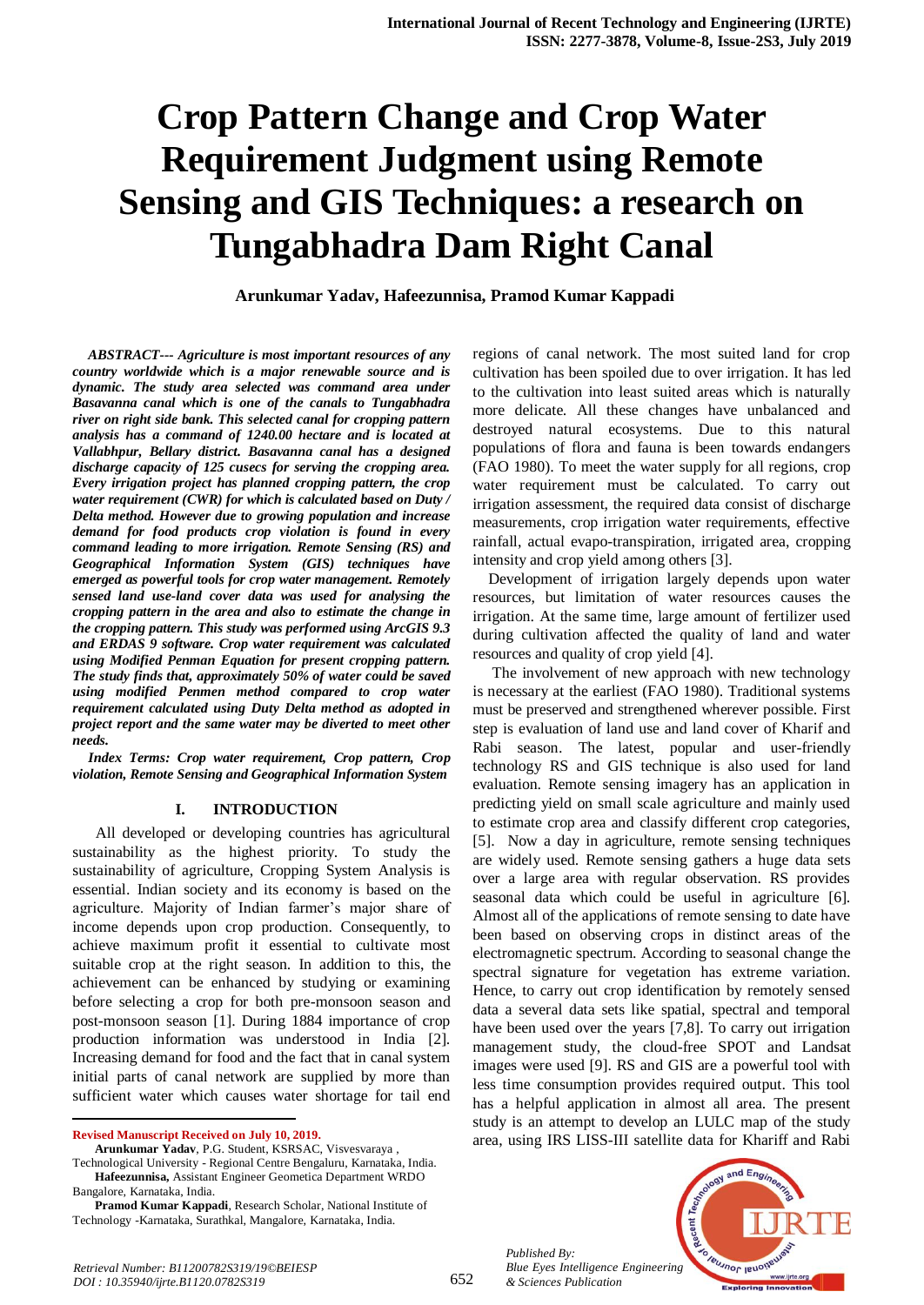#### **CROP PATTERN CHANGE AND CROP WATER REQUIREMENT JUDGMENT USING REMOTE SENSING AND GIS TECHNIQUES: A RESEARCH ON TUNGABHADRA DAM RIGHT CANAL**

season. Further analysis of cropping pattern and crop water requirement studies carried out for Basavanna canal of Tunga bhadra right bank. Later obtain results linked to develop the needful water supply.

# **II. STUDY AREA**

The river Tungabhadra is a major tributary to River Krishna and is so called after the confluence of the two rivers Tunga and Bhadra. This rises in the Western Ghats at an elevation of nearly 1198 Mts above mean sea level. The Tungabhadra River flows for about 531 Kms in the North-Eastern direction through Karnataka State and Andhra Pradesh before it joins, Krishna River near Kurnool at an elevation of 294.10 Mts.



**Fig 1. Study Area Location**

The vast drainage area of Tungabhadra River comprises of the following main tributaries (a) Kumadvathi River (b) Dharma River (c) Varada River (d) Dodda halla (e) Murdha halla (f) Haridhra river. The Vijayanagara Channel system is spread over 3 districts namely Bellary, Raichur and Koppal. The Geographical area lies between a latitude of 14° 30' to 16° 34' N and Longitude of 75° 40' to 77° 35' E. Vijaynagara Channels are the run of the River Irrigation Channels in its original form and are built during Vijayanagara Dynasty about 400 years ago. In all, there are 19 Channels taking off from Tungabhadra River of which 18 are in Karnataka and one is in Andhra Pradesh. Basavanna canal is one among the 18 channels.

| <b>Table 1. List of Channels</b>       |             |  |  |  |
|----------------------------------------|-------------|--|--|--|
| (Source: E I Technologies Pvt. Ltd)    |             |  |  |  |
| On Right Bank of TB On Left Bank of TB |             |  |  |  |
| <b>River</b><br><b>River</b>           |             |  |  |  |
| 1. Raya                                | 11. Koregal |  |  |  |
|                                        |             |  |  |  |

| 2. Basayanna   | 12. Hulugi           |
|----------------|----------------------|
| 3. Bella       | 13. Shivapura        |
| 4. Kalaghatta  | 14. Anegundi         |
| 5. Turtha      | 15. Gangavathi Upper |
| 6. Ramasagar   | 16. Gangavathi Lower |
| 7. Kampli      | 17. Bichal           |
| 8. Belagodhala | 18. Bennur           |
| 9. Deshnur     |                      |
| 10.Siraguppa   |                      |

# **III. DATA**

Satellite data can be used as a basic data source for crop system mapping. Indian Remote Sensing Satellite Resourcesat (IRS-P6) LISS (Linear Imaging Self Scanning Sensor) III data is consisted of spatial and temporal resolution. The sensor provides 23.5 m spatial resolution data in Green, Red, NIR and SWIR bands with 24 days revisit capability. The repetition cycle may be used for deriving Kharif, Rabi and summer cropping pattern and change analysis between these seasons. In the present study Remote sensing data from sensor LISS III (IRS-P6) of 2011- 12 were used to analyze the cropping pattern and crop rotation for Kharif and Rabi seasons.

**Table 2. shows details of remote sensing data used for the study. Plate shows the image obtained from IRS 1D LISS III for the Year 2011 and 2012.**

|               |  | Sl. No Satellite Sensor Path Row Product |  |    |                 | Date<br>pass | of |
|---------------|--|------------------------------------------|--|----|-----------------|--------------|----|
|               |  | $IRS-1D$ $LISS III$ 97                   |  | 63 | Geocoded<br>FCC | Dec 2011     |    |
| $\mathcal{D}$ |  | IRS-1D LISS III 97                       |  | 63 | Geocoded<br>FCC | Feb 2012     |    |

The monthly rainfall data pertaining to Munirabad and Kamalapur 2 rain gauge stations which have a bearing on the irrigation water requirement were collected from the Water Resources Development Organization (WRDO) for the period 1980 to 2009 (30 years).

The Survey of India (SOI) topomap surveyed during 1976 and 1979 was used for digitising the base map of the study. The topomap the physical features of the land including the contour, general type of vegetation and water, and also shows man-made features such as administrative boundaries, roads, utilities and structures. These are the basic maps on which the satellite images are geo-referenced, and are utilized at every level of image analysis and ground sampling. The topomap that was used for the analysis of the area of interest is 57A/07 1:50000 scale.

# **IV. METHODOLOGY**

## *A. Crop patterns change analysis*

*Published By:*

*& Sciences Publication* 

The IRS-LISS III satellite imagery of both season dated 2011 and 2012 such as kharif and Rabi season respectively was used for present study. This data was used to derive

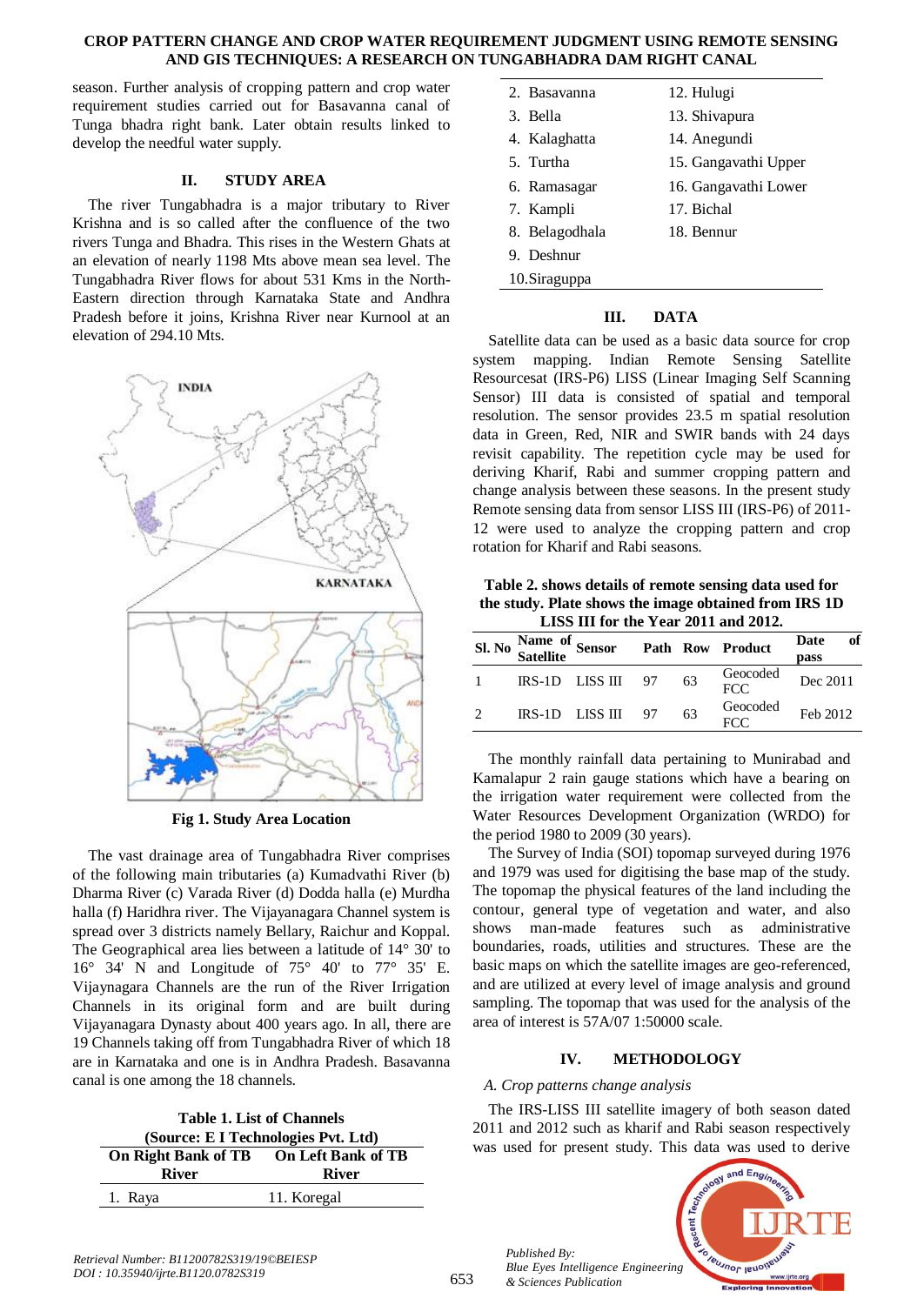Land use and Land cover of Basavanna canal for kharif and Rabi season in terms of crops. Supervised classification using Non-Parametric Classifiers, for this analysis Erdas Imagine 9.3 tool used. To carry out this classification ground truth data was collected using GPS enabled camera and this helped to assign spectral signature for different crops at the study area. The ground truth data in terms of field visit photographs as shown in figure 2. Using spectral signature, the training sets are assigned for the different signatures, these training sets are essential for image classification. Further using Arc GIS tool, the LU/LC mapping has been done which contains attributes, areas and so on.

#### *B. Ground truth of study area*

In this study the ground truth is collected with the GPS points. Hence it is useful for the Supervised classification. While collecting the ground truth, it was observed that, tail end reaches of canal had less water supply. Generally, also found that in some fields water supply was more than needed in case of crops grown in the field, it was observed that majorly almost all land was sown with sugarcane which is a perineal crop and on other hand crop field surrounded by coconut tree. Some of the land were growing light crop such as mustard.



#### **Fig.3.Flow chart of methodology**

# *C. Determining crop water requirement using modified Penman method*

Water is essential for crop production and best use of available water must be made use for optimizing production and securing high yields. Therefore, efficient use of water in crop production can only be attained by proper planning and management to meet water requirement in proper quantity and time for optimum growth and high yields of the crop. The crop water requirement depends on:

- 1. Climate or the ambient environment (in hot climate crops need more water per day than in cloudy and cool climate).
- 2. Crop genity type (crops having large leaf need more water than crops have small leaf area).
- 3. Crop growth stages.

*D. Procedure for calculation of Crop Water Requirement using modified Penman method*

$$
ET_C = TT_O \times K_C
$$
 (1)

Where,  $ET_C = Crop$  evapo-transpiration in mm / day

 $ET<sub>O</sub>$  = Reference crop ET in mm/day which represents the rate of ET from an extensive surface of 8 to 15 cm tall, green grass cover of uniform height actively growing completely shading the ground and not short of water. To calculate  $ET_0$ , the meteorological data for minimum 10 days are required.

# $K<sub>C</sub>$  = Crop Co-efficient

# **V. RESULTS**

# *Crop pattern Analysis*

Cropping pattern analysis has been done for the study area considering 2011-12 imagery for Khariff and Rabi season. Using ERDAS IMAGINE 9.3 tool the image classification is made for the said imagery. Depending on the colour tone and ground truth the crops are classified and the LU/LC map has been generated for Kharif and Rabi season. LU/LC comparison of Kharif and Rabi season shows in Fig.3 to Fig.6.



**Fig. 3. Land use/Land cover of Basavanna Channel for Kharif season 2011**



*Published By:*

*& Sciences Publication*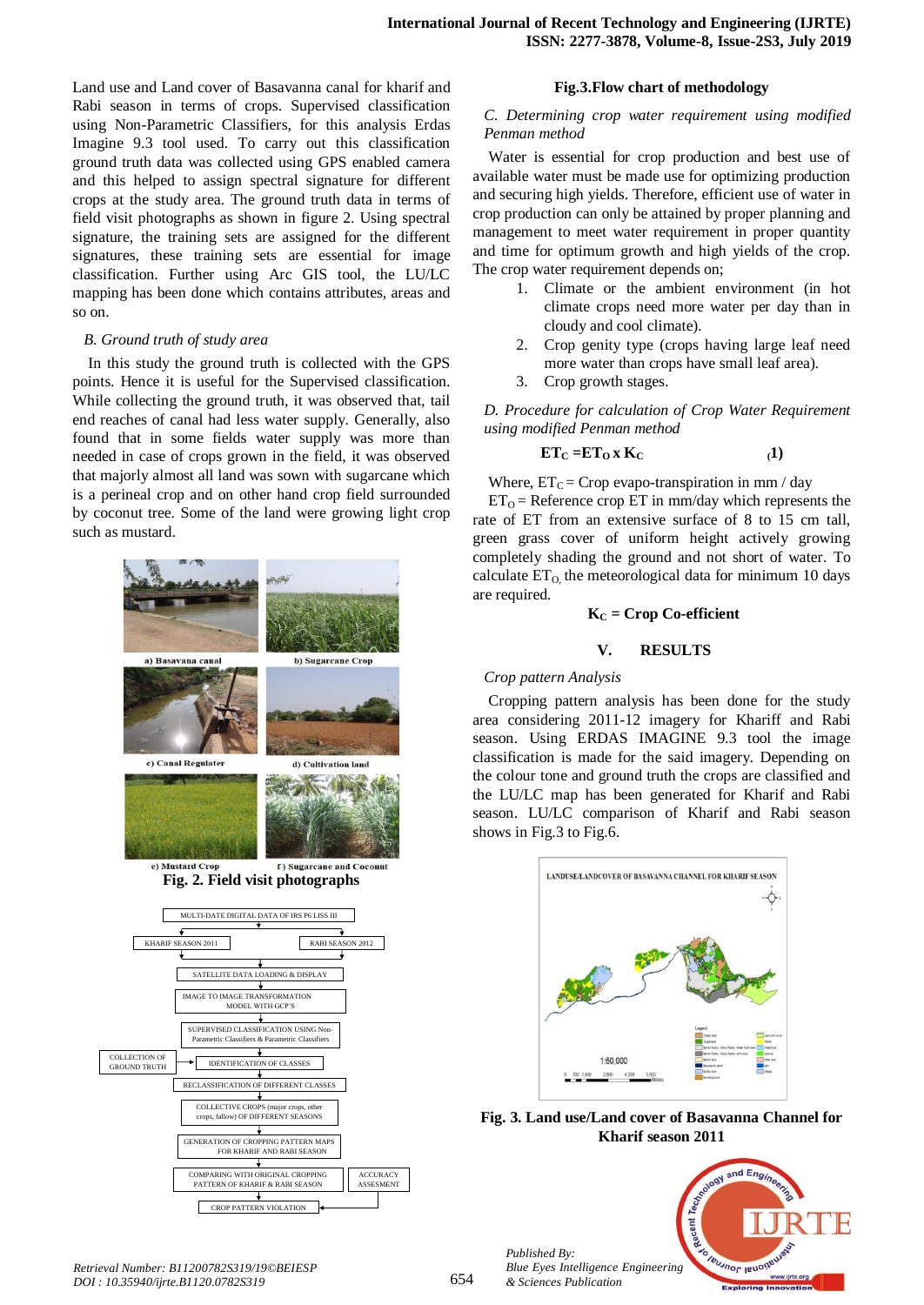### **CROP PATTERN CHANGE AND CROP WATER REQUIREMENT JUDGMENT USING REMOTE SENSING AND GIS TECHNIQUES: A RESEARCH ON TUNGABHADRA DAM RIGHT CANAL**



**Fig. 4. Land use/Land cover of Basavanna Channel for planned Kharif season 2011**



**Fig. 5. Land use/Land cover of Basavanna Channel for for Rabi season 2012**



**Fig. 6. Land use/Land cover of Basavanna Channel Planned Rabi season2012**

| Table 3. Change in cropping pattern and other LU/LC |  |
|-----------------------------------------------------|--|
| features for Khariff season                         |  |

| features for Khariff season. |                |                                    |  |  |  |
|------------------------------|----------------|------------------------------------|--|--|--|
| &<br>Crop<br>Other           | <b>PLANNED</b> | AS<br><b>PER</b><br><b>IMAGERY</b> |  |  |  |
| <b>LU/LC</b> Features        |                | $(2011-12)$                        |  |  |  |
|                              | Area<br>in     | Area in (HA)                       |  |  |  |
|                              |                |                                    |  |  |  |
|                              | (HA)           |                                    |  |  |  |
| Coconut                      | 33.289         | 58.063                             |  |  |  |
| Fallow land                  | 0.000          | 194.143                            |  |  |  |
| Sugarcane                    | 598.678        | 510.082                            |  |  |  |
| Paddy                        | 287.148        | 187.973                            |  |  |  |
| Light crop                   | 120.364        | 9.069                              |  |  |  |
| Tanks                        | 2.808          | 2.486                              |  |  |  |
| Villages & Built-up          | 152.748        | 169.318                            |  |  |  |
| Waste lands                  | 57.301         | 15.930                             |  |  |  |
| Barren Rocky / Stony         | 112.120        | 228.332                            |  |  |  |
| Waste / Sheet Rock           |                |                                    |  |  |  |
| Area                         |                |                                    |  |  |  |
| Land with Scrubs             | 100.729        | 246.278                            |  |  |  |
| Barren land                  | 167.858        | 40.576                             |  |  |  |
| Wet lands                    | 29.207         | 0.000                              |  |  |  |
| River/Streams                | 24.750         | 24.750                             |  |  |  |

# **Table 4. Change in cropping pattern and other LULC features for Rabi season**

|                      | <b>PLANNED</b> | AS PER         |
|----------------------|----------------|----------------|
| Crop & Other LU/LC   |                | <b>IMAGERY</b> |
| <b>Features</b>      |                | $(2011-12)$    |
|                      | Area in (HA)   | Area in (HA)   |
| Coconut              | 33.289         | 58.063         |
| Fallow land          | 0.000          | 152.066        |
| Sugarcane            | 598.678        | 510.082        |
| Paddy                | 70.512         | 254.710        |
| Light crop           | 337.000        | 0.000          |
| Tanks                | 2.808          | 2.808          |
| Villages & Built-up  | 152.748        | 153.405        |
| Waste lands          | 57.301         | 35.930         |
| Barren Rocky / Stony | 112.120        | 228.332        |
| Waste / Sheet Rock   |                |                |
| Area                 |                |                |
| Land with Scrubs     | 100.729        | 226.278        |
| Barren land          | 167.858        | 40.576         |
| Wet lands            | 29.207         | 0.000          |
| River/Streams        | 24.750         | 24.750         |



**Fig. 7. Shows comparison between Planned and imagery for Kharif season**



*Published By:*

*& Sciences Publication*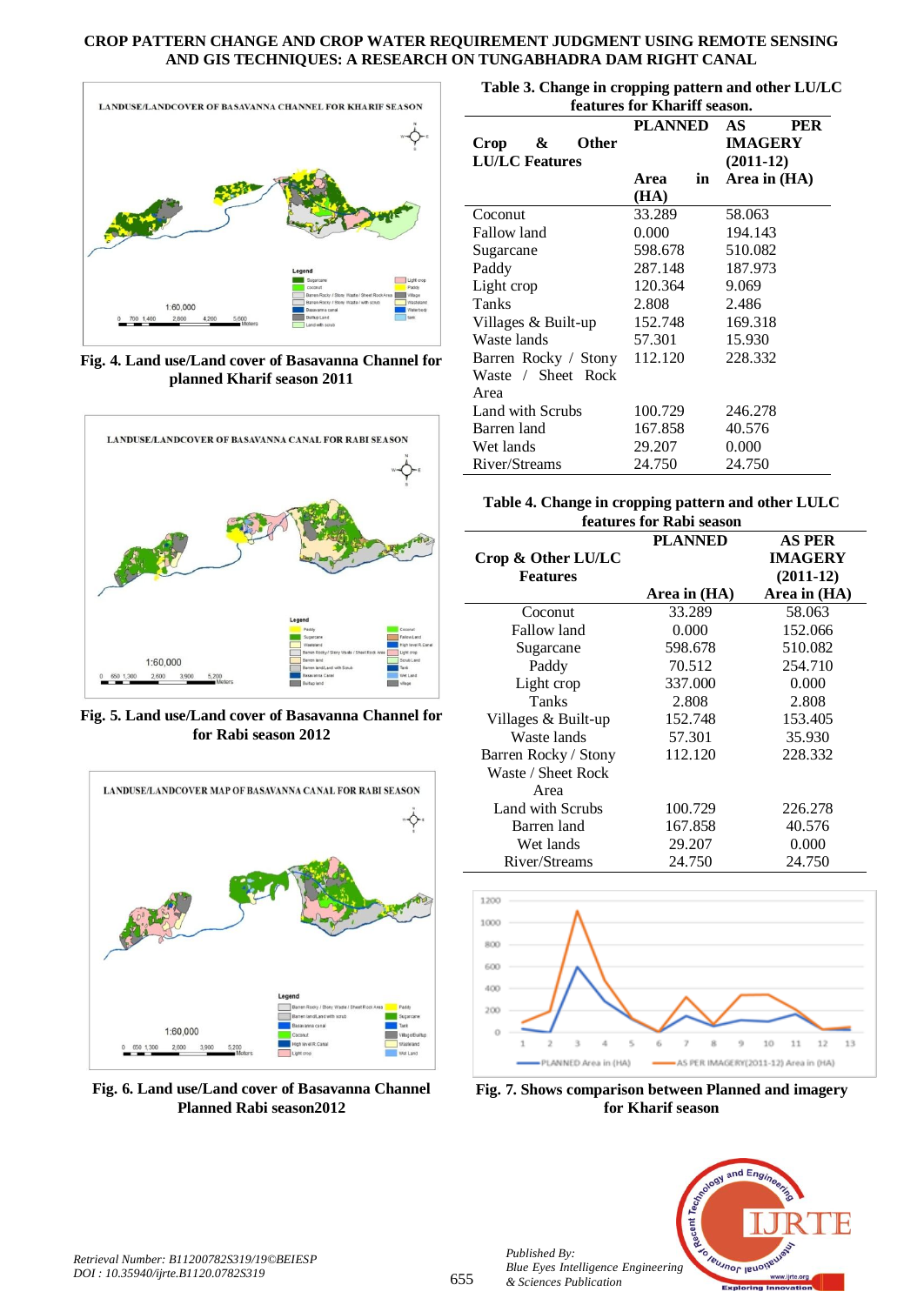

**Fig. 8. Shows comparison between Planned and Imagery for Rabi season**

It is observed that during Khariff season as per planned cropping pattern light crop is 120.364 Ha however as per imagery light crops cultivated during the season is 9.069 Ha, likewise there is change in every crop area, like coconut, sugarcane, paddy. Also, it is observed from imagery that there is fallow land to a tune of 194.143 Ha and there is change in built up area. Likewise, it is observed during the Rabi season that there is major increase in area of paddy as compared to planned paddy area. However, there are no light crops cultivated during Rabi season as proposed.

#### **Crop water requirement**

Using modified Penman method arrived CWR for the study area is 0.46TMC

**Table 5. Crop water requirement using duty and delta method**

| of<br><b>Name</b><br>the crop | <b>Base</b><br>period | in<br>Area<br>acres | <b>CWR</b><br>(Mcft) | <b>CWR(TMC)</b> |
|-------------------------------|-----------------------|---------------------|----------------------|-----------------|
| Kharif<br>Paddy               | 135                   | 709.26              | 165.46               | 0.17            |
| Perenial<br>Sugarcane         | 304                   | 1478.72             | 456.93               | 0.46            |
| Rabi<br>Paddy                 | 151                   | 173.21              | 45.20                | 0.05            |
| Kharif<br>Light               | 122                   | 308.27              | 32.49                | 0.03            |
| Rabi<br>Light                 | 120                   | 843.23              | 87.43                | 0.09            |
| Perenial<br>Coconut           | 365                   | 82.23               | 7.10                 | 0.07            |
| <b>Total</b>                  |                       |                     |                      | 0.86            |

| Table 6. Crop water requirement using Modified |
|------------------------------------------------|
| Penman method                                  |

| Name of the crop   | <b>Base</b><br>period | Area in<br>acres | <b>CWR</b><br>(Mcft) | <b>CWR</b><br>(TMC) |
|--------------------|-----------------------|------------------|----------------------|---------------------|
| Kharif Paddy       | 135                   | 709.26           | 91.21                | 0.17                |
| Perenial_Sugarcane | 304                   | 1478.72          | 249.14               | 0.25                |
| Rabi Paddy         | 151                   | 173.21           | 26.78                | 0.03                |

| Kharif Light     | 122 | 308.27 | 12.2  | 0.01 |
|------------------|-----|--------|-------|------|
| Rabi Light       | 120 | 843.23 | 65.5  | 0.07 |
| Perenial_Coconut | 365 | 82.23  | 17.34 | 0.02 |
| Total            |     |        |       | 0.46 |



**Fig. 9. Shows difference between Duty, Delta and Modified Penman method**

#### **VI. CONCLUSION**

Image classification technique was used for LISS-III data to prepare the land use / land cover map to derive the crop pattern change analysis and to estimate the Crop Water Requirement. However, the accuracy of crop pattern change can be improved by using three seasons data and multi-year satellite data with the accuracy of digital interpretation, image enhancement of remotely sensed data. Land use / land cover and other information were considered only for two seasons. Hence, it needs timely updating of land use / land cover and other thematic information of three season for accurate crop pattern change analysis. Also, higher version of LISS-III images should be used for the analysis. Complete database creation of the irrigation canals details are required for respective dams, which can be used for the improvement of the canals and also should contain information about the cropping pattern system the particular canal. Also, land capability analysis can be carried out for different cropping system depending upon the potential of natural resources. The digital data base created by Arc GIS and image techniques used by Erdas imagine software's, this can be used for better management of cropping pattern system for irrigation canals. Crop Water Requirement is the important parameter. At present the existing systems are based on Duty and Delta method. Using this method, the crop water requirement was found to be 0.86 TMC. We found that by using modified Penmen method, the crop water requirement was found to be 0.46 TMC, which approximately 50% of water. For CWR calculation the areas are considered from LULC kharif and rabi season respectively. As urban development is cruising, which has drinking water problem, the saved water could be diverted to drinking or another house hold needs. Water Resource Departments of India and in Government sectors, these concepts are being adopted. By using modified penmen method, huge amount of water can be saved and used for other purpose. This method of CWR and Crop pattern change analysis will be helpful for the Government sectors.

*Published By: Blue Eyes Intelligence Engineering & Sciences Publication*